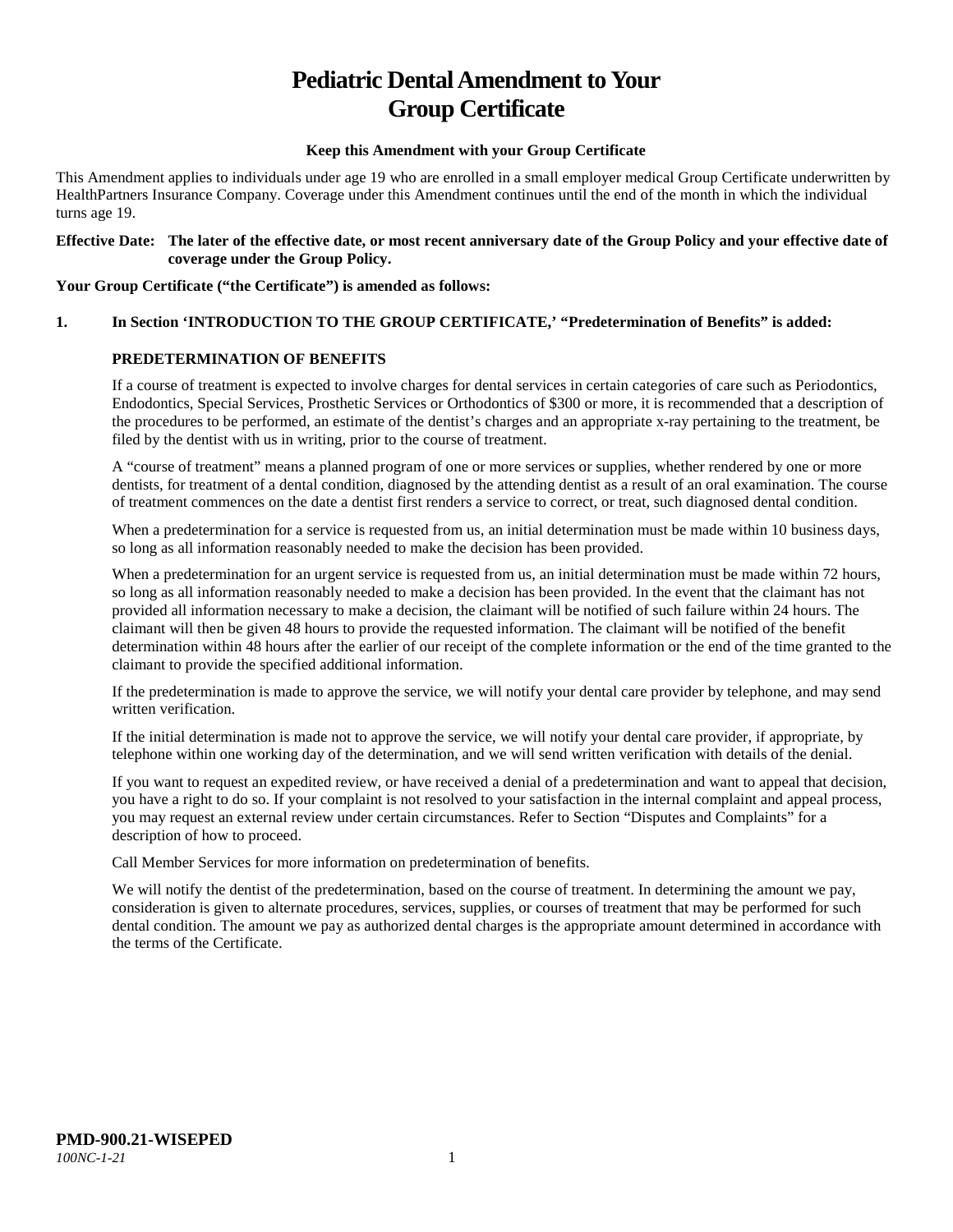If a description of the procedures to be performed, and an estimate of the dentist's charges are not submitted in advance, we reserve the right to make a determination of benefits payable, taking into account alternate procedures, services, supplies or courses of treatment, based on accepted standards of dental practice.

Predetermination for services to be performed is limited to services performed within 90 days from the date such course of treatment was approved by us. Additional services required after 90 days may be submitted in writing, as a new course of treatment, and approved on the same basis as the prior plan.

#### **2. In Section 'DEFINITIONS OF TERMS USED,' the following definitions are added:**

**Clinically Accepted Dental Services.** These are techniques or services, accepted for general use, based on risk/benefit implications (evidence based). Some clinically accepted techniques are approved only for limited use, under specific circumstances.

**Consultations**. These are diagnostic services provided by a dentist or dental specialist other than the practitioner who is providing treatment.

**Cosmetic Care.** These are dental services to improve appearance, without treatment of a related illness or injury.

**Customary Restorative Materials.** These are amalgam (silver fillings), glass ionomer and intraorally cured acrylic resin and resin-based composite materials (white fillings).

**Date of Service.** This is generally the date the dental service is performed. For prosthetic, or other special restorative procedures, the date of service is the date impressions were made for final working models. For endodontic procedures, date of service is the date on which the root canal was first entered for the purpose of canal preparation.

**Dentally Necessary.** This is care which is limited to diagnostic examination, treatment, and the use of dental equipment and appliances and which is required to prevent deterioration of dental health, or to restore dental function. The insured's general health condition must permit the necessary procedure(s). Decisions about dental necessity are made by HealthPartners Insurance Company.'s dental directors or their designees.

**Dentist.** This is a professionally degreed doctor of dental surgery or dental medicine who lawfully performs a dental service in strict accordance with governmental licensing privileges and limitations.

**Elective Procedures.** These are procedures which are available to patients but which are not dentally necessary.

**Emergency Dental Care.** These are services for an acute dental condition that would lead a prudent layperson to reasonably expect that the absence of immediate care would result in serious impairment to the dentition or would place the person's oral health in serious jeopardy.

**Endodontics.** This is the treatment of diseases of the dental pulp. Endodontics includes root canal therapy, pulp capping procedures, apexification and periapical procedures associated with root canal treatment.

**Medically Necessary Orthodontic Services.** These are comprehensive medically necessary services covered for pediatric dental insureds who have a severe handicapping malocclusion related to a medical condition resulting from congenital, craniofacial or dentofacial malformations involving the teeth and requiring reconstructive surgical correction in addition to orthodontic services.

**Oral Surgery.** This is routine surgery involving teeth or alveolar bone, including extraction and alveolectomy. Oral surgery may include other oral treatment and surgery, if a dentist considers it dentally necessary. Oral surgery does not include orthodontia, orthognathic surgery, and placement of dental implants or surgical care that is necessary because of a medical condition.

**Orthodontics.** This is medically necessary dental care for the correction of severe handicapping malocclusion of teeth using appliances and techniques that alter the position of teeth in the jaws.

**Orthognathic Surgery.** This is oral surgery to alter the position of the jaw bones.

**Periodontics.** This is non-surgical and surgical treatment of diseases of the gingiva (gums) and bone supporting the teeth.

**Prosthetic Services.** These are services to replace missing teeth; including the prescribing, repair, construction, replacement and fitting of fixed bridges and full or partial removable dentures.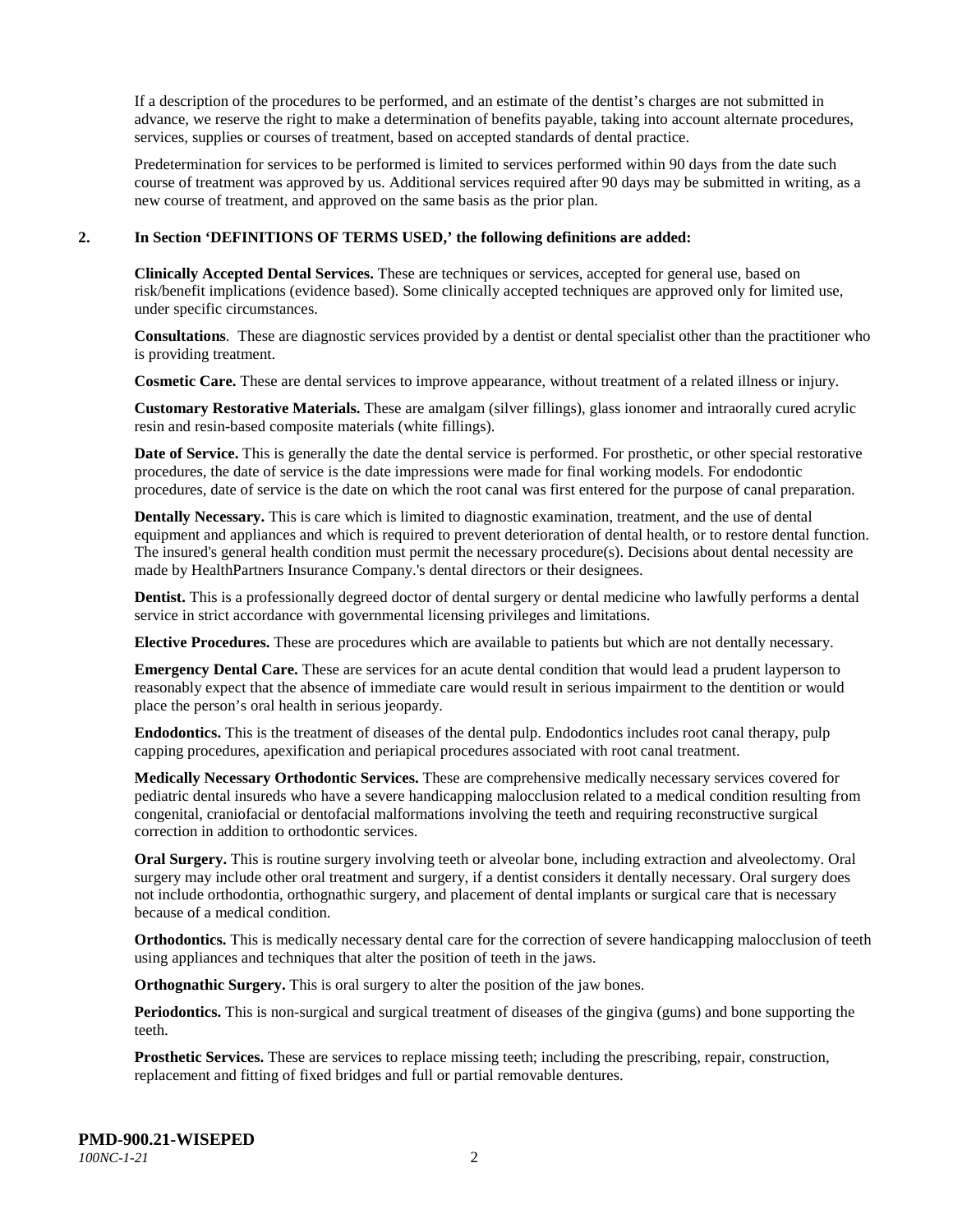## **3. The following are added to Section "SERVICES NOT COVERED," and apply only to Pediatric Dental benefits:**

- Treatment, procedures or services which are not dentally necessary and/or which are primarily educational in nature or for the vocation, comfort, convenience, appearance or recreation of the insured.
- The treatment of conditions which foreseeable result from excluded services.
- For Network Benefits, treatment, procedures or services which are not provided by a network dentist or other authorized provider or are not authorized by us.
- Dental services or supplies which are performed primarily for cosmetic purposes or for the purpose of improving the appearance of your teeth. This includes tooth whitening, tooth bonding and veneers that cover the teeth. This exclusion does not apply to services for reconstructive surgery. However, to the extent that these reconstructive surgery services are paid as medical services under the Certificate, they are not covered as Pediatric Dental services.
- Hospitalization or other facility charges.
- Local anesthesia or use of electronic analgesia billed as a separate procedure is not covered. Inhaled nitrous oxide is not covered. General anesthesia and intravenous sedation are not covered except as indicated in this Amendment.
- Orthodontic services, except as provided in this Amendment.
- Orthognathic surgery (surgery to reposition the jaws).
- Services which are elective, investigative, experimental or not otherwise clinically accepted.
- Procedures, appliances or restorations that are necessary to alter, restore or maintain occlusion, including but not limited to: increasing vertical dimension, replacing or stabilizing tooth structure lost by attrition (including chipping or fractures), or erosion or realigning teeth, except as covered orthodontic services provided in this Amendment. Mandibular orthopedic appliances and bite planes are also not covered.
- Procedures, appliances (other than occlusal guards, as indicated in this Amendment) or restorations for the prevention of bruxism (grinding of teeth) or clenching.
- Services for the following items:
	- o replacement of any missing, lost or stolen dental or implant-supported prosthesis. replacement or repair of orthodontic appliances.
	- o replacement of orthodontic appliances due to non-compliance.
- Services related to a prosthetic or special restorative appliance which was installed or delivered more than 60 days after termination of coverage.
- Diagnostic testing that is performed and billed as a separate procedure such as collection of microorganisms for culture, viral cultures, genetic testing for susceptibility or oral disease and caries susceptibility tests. This includes all oral pathology and laboratory testing charges.
- For non-network coverage, dental services related to the replacement of any teeth missing prior to the insured's effective date under this Amendment.
- Dental services, supplies and devices not expressly covered as a benefit under this Amendment.
- Prescription drugs and medications prescribed by a dentist. This includes gingival irrigation.
- Services provided to the insured which the insured is not required to pay.
- The portion of a billed charge for an otherwise covered service by a non-network provider, which is in excess of our maximum amount allowed. We also do not cover charges or a portion of a charge which is either a duplicate charge for a service or charges for a duplicate service.
- Services for injury or illness either (a) arising out of an injury in the course of employment and subject to workers' compensation or similar law; or (b) for which benefits are payable without regard to fault, under coverage statutorily required to be contained in any motor vehicle or other liability insurance policy or equivalent self-insurance; or (c) for which benefits are payable under another policy of accident and health insurance, Medicare or any other governmental program.
- Except where expressly addressed in this Amendment, when multiple, acceptable treatment options exist related to a specific dental problem, we will provide benefits based upon the least costly alternative treatment. This includes inlay restorations paid as corresponding amalgam restorations.
- Services covered under the patient's medical plan, except to the extent not covered under the patient's medical plan.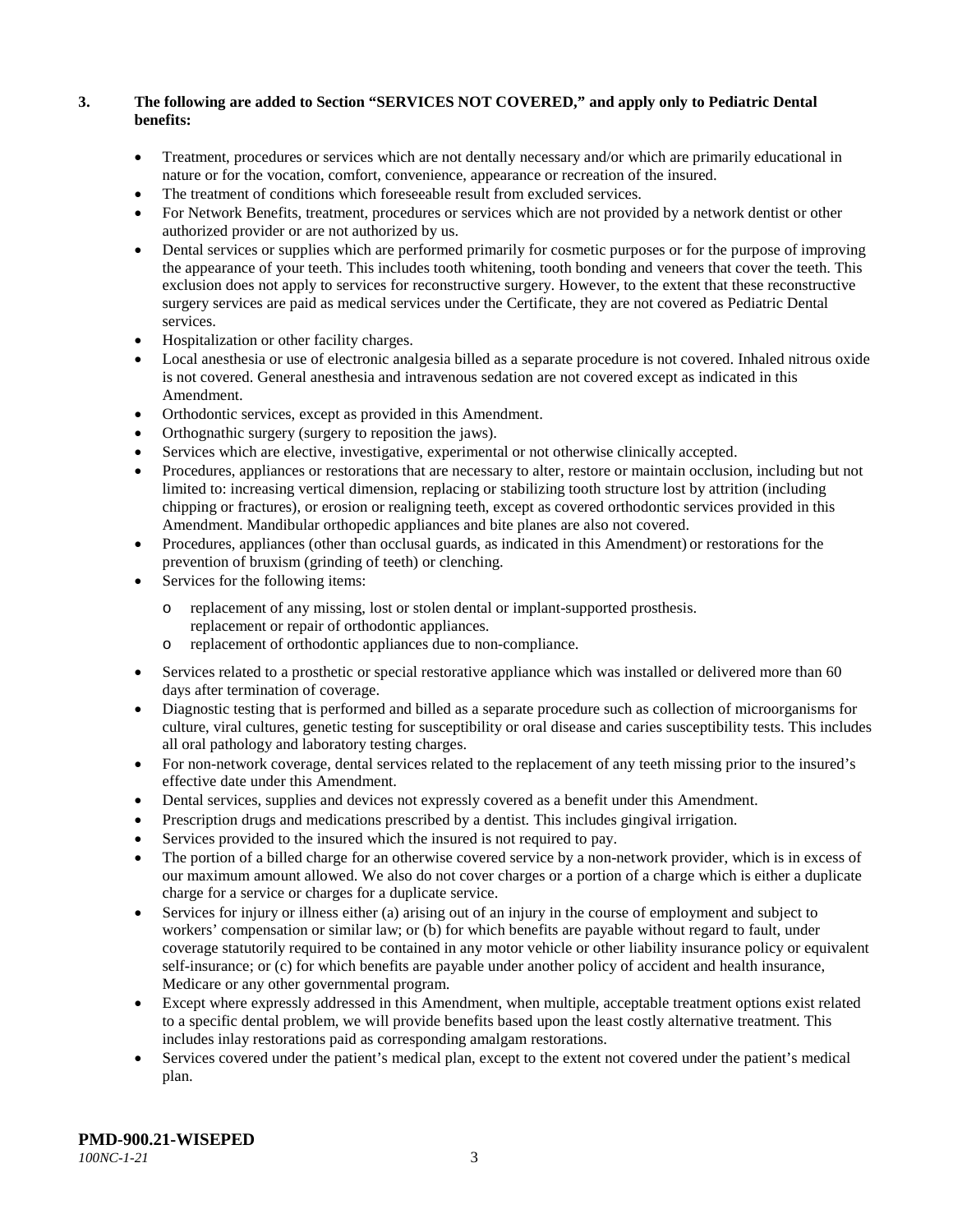- Additional charges for office visits that occur after regularly scheduled hours, missed appointments or appointments cancelled on short notice.
- Onlays, veneers or partial crowns fabricated from extraorally cured composite resin or porcelain.
- Periodontal splinting.
- Athletic mouthguards.
- Charges for infection control, sterilization and waste disposal.
- Charges for sales tax.
- Treatment, procedures, or services or drugs which are provided when you are not covered under this Amendment.
- Cone beam CT capture and interpretation.
- Harvest of bone for use in autogenous grafting procedure.
- Charges for maxillofacial prosthetics.
- Charges for case presentations for treatment planning or behavioral management.
- Charges for enamel microabrasion, odontoplasty and pulpal regeneration.
- Charges for surgical procedures for isolation of a tooth with a rubber dam.
- Non-intravenous conscious sedation and drugs to treat anxiety or pain.
- Charges for endodontic endosseous implants.
- Charges for intentional reimplantation (including necessary splinting).
- Charges for canal preparation and fitting of preformed dowel or post.
- Charges for temporary crowns for fractured teeth.
- Charges for interim or custom abutments for implants.
- Charges for rebonding, recementing and repair of fixed retainers.
- Charges for surgical placement of a temporary anchorage device.
- Charges for autogenous or nonautogenous osseous, osteoperiosteal or cartilage graft of the mandible or maxilla.
- Charges for anatomical crown exposure.
- Interim prostheses.
- Connector bars, stress breakers and precision attachments.
- Provisional pontics, crowns and retainer crowns.
- Copings.
- Oral hygiene instruction.
- Removal of fixed space maintainers.
- Hospital, home and extended care facility visits by dental providers.
- Gold foil restorations.
- Treatment for correction of malocclusion of teeth and associated dental and facial disharmonies, and posttreatment retainers, when treatment is not medically necessary.
- Maxillofacial MRI, maxillofacial ultrasound and sialoendoscopy capture and interpretation.
- Post processing of image or image sets.
- Caries risk assessment and documentation.
- Charges for unspecified procedures.
- Charges for the placement of a restorative foundation for an indirect restoration.
- Charges for periradicular services and bone grafts or other material used in conjunction with periradicular surgery.
- Non-dental administrative fees and charges including, but not limited to dental record preparation, and interest charges.
- Services related to the diagnosis and treatment of Temporomandibular Joint Dysfunction (TMD).

# **4. The Benefits Chart is expanded to include the following:**

# **Pediatric Dental Benefits Chart**

**The Certificate covers Preventive and Diagnostic Services, Basic, Special, Prosthetic and medically necessary Orthodontia Services only, for insureds under age 19.**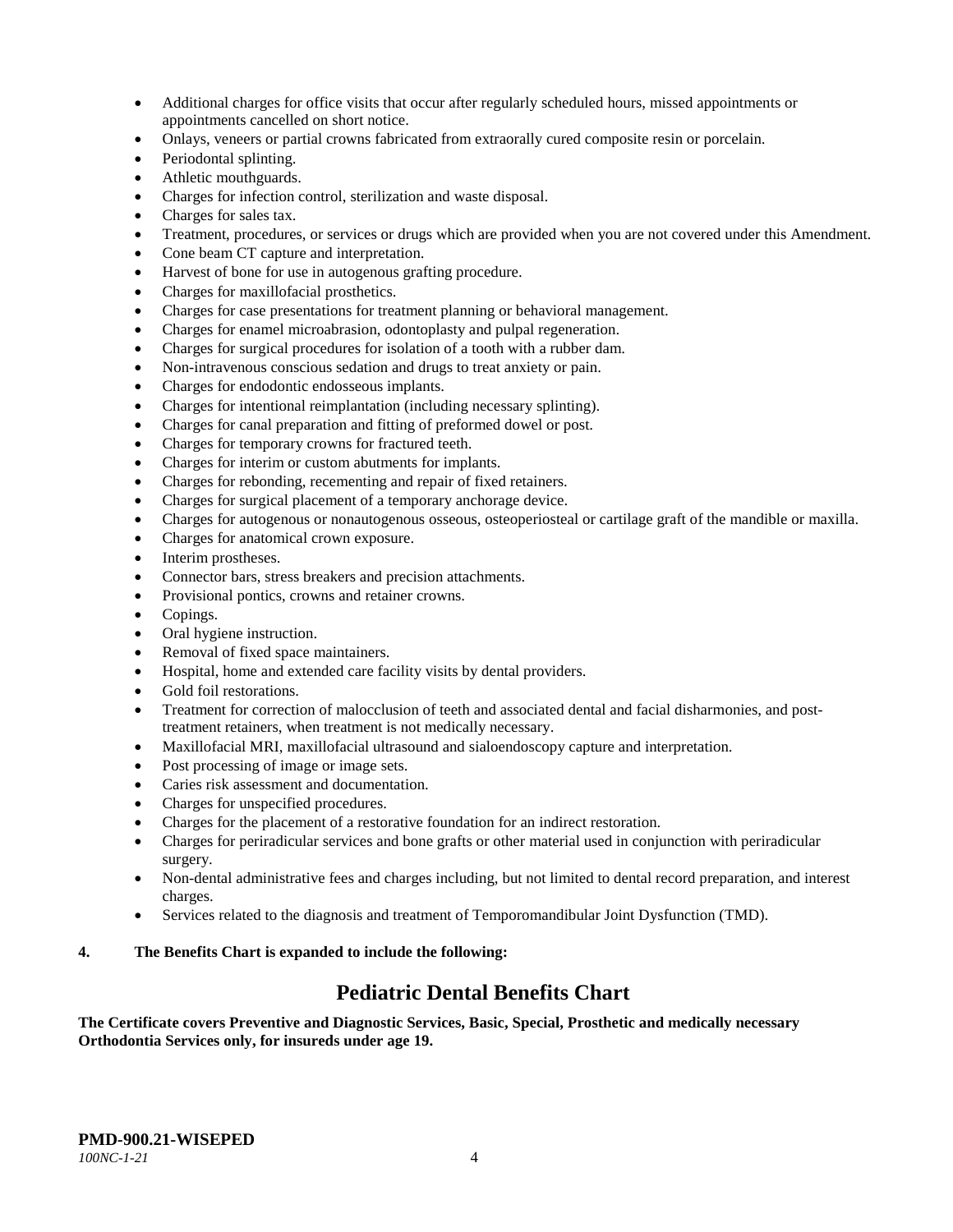**HealthPartners Insurance Company agrees to cover the dental services described below. This Benefits Chart describes the level of payment that applies for each of the covered services. To be covered, dental services or items described below must be medically or dentally necessary. The date of service must be while you are enrolled in the plan.**

**Coverage for eligible services is subject to the exclusions, limitations and other conditions of this Amendment.**

**This dental plan allows you to choose, at any time, dentists within the dental network (Network Benefits), or dentists outside of the network (Non-Network Benefits).**

**The amount that we pay for covered services is listed below. The insured is responsible for the specified dollar amount and/or percentage of charges that we do not pay. Coverage may vary according to your network selection.**

**Benefits are underwritten by HealthPartners Insurance Company.**

**When you use Non-Network providers, benefits are substantially reduced and you will likely incur significantly higher out-of-pocket expenses. A Non-Network provider does not usually have an agreement with HealthPartners Insurance Company to provide services at a discounted fee. In addition, Non-Network Benefits are restricted to the usual and customary amount under the definition of "Charge". The usual and customary amount can be significantly lower than a Non-Network provider's billed charges. If the Non-Network provider's billed charges are over the usual and customary amount, you pay the difference, in addition to any required deductible, copayment and/or coinsurance, and these charges do not apply to the out-of-pocket limit.**

**This plan is subject to plan and benefit changes required to maintain compliance with federal and state law. This includes, but is not limited to, benefit changes required to maintain a certain actuarial value or metal level. We may also change your deductible, coinsurance and out-of-pocket limit values on an annual basis to reflect cost of living increases.**

**These definitions apply to this Amendment.**

| <b>Calendar Year:</b> | This is the 12-month period beginning 12:01 A.M. Central Time, on January 1, and<br>ending 12:00 A.M. Central Time of the next following December 31.                                                                                                                                                                                                                                                                                                                                                                                                                                                                                  |
|-----------------------|----------------------------------------------------------------------------------------------------------------------------------------------------------------------------------------------------------------------------------------------------------------------------------------------------------------------------------------------------------------------------------------------------------------------------------------------------------------------------------------------------------------------------------------------------------------------------------------------------------------------------------------|
| <b>Charge:</b>        | For covered services delivered by participating network providers, this is the<br>provider's discounted charge for a given dental/surgical service, procedure or item,<br>which network providers have agreed to accept as payment in full.                                                                                                                                                                                                                                                                                                                                                                                            |
|                       | For covered services delivered by non-network providers, this is the provider's charge<br>for a given dental/surgical service, procedure or item, up to our maximum amount<br>allowed for that service, procedure or item.                                                                                                                                                                                                                                                                                                                                                                                                             |
|                       | Our maximum amount allowed is based on the usual and customary charge for a given<br>dental/surgical service, procedure or item. It is consistent with the charge of other<br>providers of a given service or item in the same region. You must pay for any charges<br>above the maximum amount allowed, and they do not apply to the out-of-pocket limit.                                                                                                                                                                                                                                                                             |
|                       | To be covered, a charge must be incurred on or after the insured's effective date and<br>on or before the termination date. For participating network provider charges, the<br>amount of the copayment or coinsurance, or the amount applied to the deductible, is<br>based on the agreed fee applicable to the network provider, or a reasonable estimate of<br>the cost according to a fee schedule equivalent. For non-network provider charges, the<br>amount considered as a copayment or coinsurance, or the amount applied to the<br>deductible, is based on the lesser of the billed charge and our maximum amount<br>allowed. |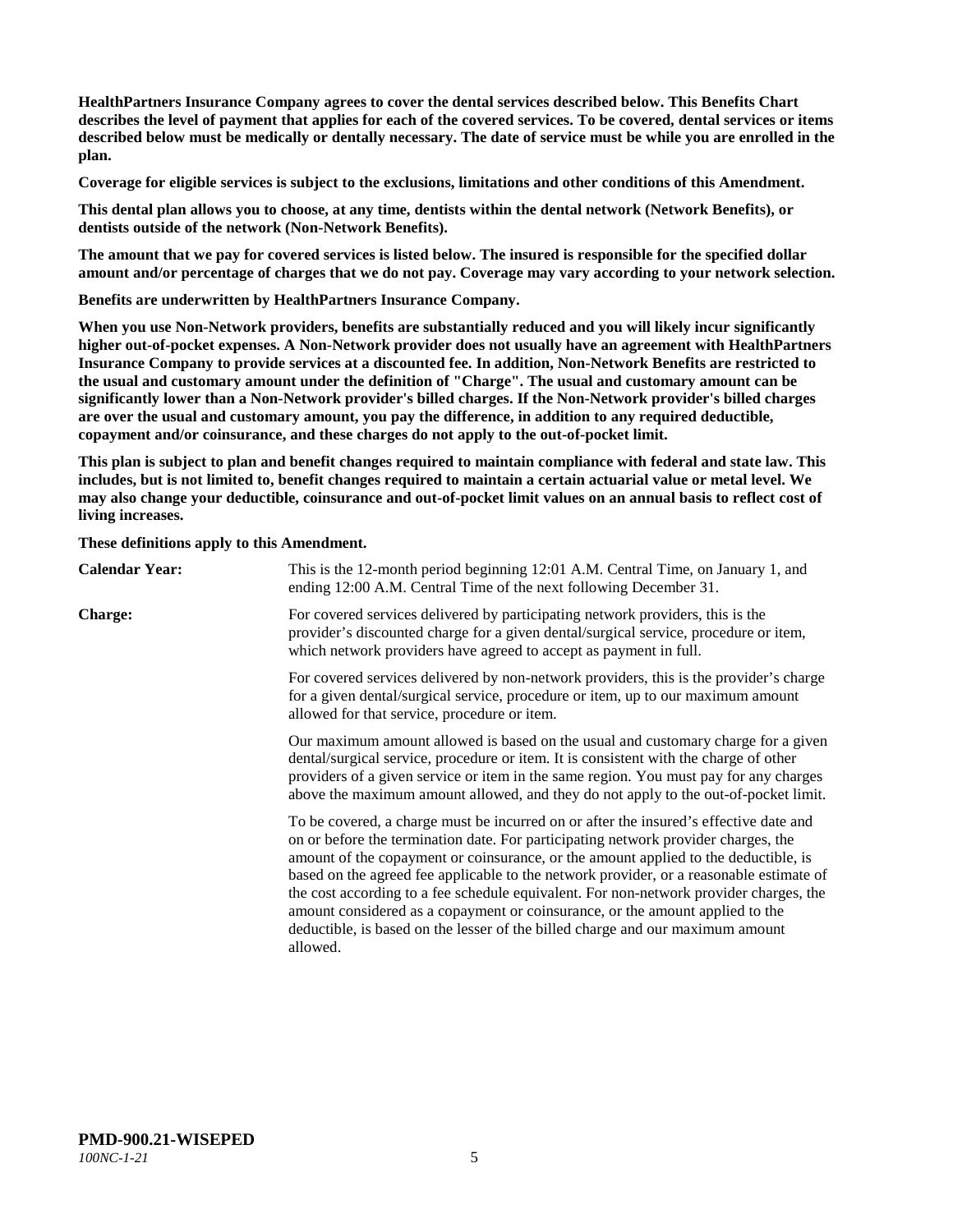| Copayment/Coinsurance:         | The specified dollar amount, or percentage, of charges incurred for covered services,<br>which we do not pay, but which an insured must pay, each time an insured receives<br>certain dental services, procedures or items. Our payment for those covered services or<br>items begins after the copayment or coinsurance is satisfied. Covered services or items<br>requiring a copayment or coinsurance are specified in this Benefits Chart. For<br>participating network provider charges, the amount considered as a copayment or<br>coinsurance is based on the agreed fee applicable to the network provider, or a<br>reasonable estimate of the cost according to a fee schedule equivalent. For non-<br>network provider charges, the amount considered as a copayment or coinsurance is<br>based on the lesser of the billed charge and our maximum amount allowed. A<br>copayment or coinsurance is due at the time a service is rendered, or when billed by<br>the provider.                                                                                                                                                                 |
|--------------------------------|---------------------------------------------------------------------------------------------------------------------------------------------------------------------------------------------------------------------------------------------------------------------------------------------------------------------------------------------------------------------------------------------------------------------------------------------------------------------------------------------------------------------------------------------------------------------------------------------------------------------------------------------------------------------------------------------------------------------------------------------------------------------------------------------------------------------------------------------------------------------------------------------------------------------------------------------------------------------------------------------------------------------------------------------------------------------------------------------------------------------------------------------------------|
| Deductible:                    | The specified dollar amount of charges incurred for covered services, which we do not<br>pay, but an insured or a family has to pay first in a calendar year. Our payment for<br>those services or items begins after the deductible is satisfied. Your plan has an<br>embedded deductible. This means once an insured meets the individual deductible, the<br>plan begins paying benefits for that person. If two or more members of the family meet<br>the family deductible, the plan begins paying benefits for all members of the family,<br>regardless of whether each insured has met the individual deductible. However, an<br>insured may not contribute more than the individual deductible towards the family<br>deductible. The amount of the charges that apply to the deductible are based on (1) the<br>agreed fee applicable to the network provider, or a reasonable estimate of the cost<br>according to a fee schedule equivalent; or (2) the lesser of the billed charge and our<br>maximum amount allowed for the non-network provider. This Benefits Chart indicates<br>which covered services are not subject to the deductible. |
| <b>Out-of-Pocket Expenses:</b> | You pay the specified copayments/coinsurance and deductibles applicable for<br>particular services, subject to the out-of-pocket limit described below. These amounts<br>are in addition to the monthly premium payments.                                                                                                                                                                                                                                                                                                                                                                                                                                                                                                                                                                                                                                                                                                                                                                                                                                                                                                                               |
| <b>Out-of-Pocket Limit:</b>    | You pay the copayments/coinsurance and deductibles for covered services, to the individual<br>or family out-of-pocket limit. Thereafter we cover 100% of charges incurred for all other<br>covered services, for the rest of the calendar year. You pay amounts greater than the out-of-<br>pocket limits if any benefit maximums are exceeded.                                                                                                                                                                                                                                                                                                                                                                                                                                                                                                                                                                                                                                                                                                                                                                                                         |
|                                | Non-Network Benefits above the maximum amount allowed (see definition of "charge"<br>above) do not apply to the out-of-pocket limit.                                                                                                                                                                                                                                                                                                                                                                                                                                                                                                                                                                                                                                                                                                                                                                                                                                                                                                                                                                                                                    |
|                                | You are responsible to keep track of the out-of-pocket expenses. Contact Member Services<br>for assistance in determining the amount paid by the insured for specific eligible services<br>received. Claims for reimbursement under the out-of-pocket limit provisions are subject to<br>the same time limits and provisions described under the "Claims Provisions" section of the<br>Certificate.                                                                                                                                                                                                                                                                                                                                                                                                                                                                                                                                                                                                                                                                                                                                                     |

**Limits shown below are combined under your Network Benefits and Non-Network Benefits.**

# **Individual Calendar Year Deductible**

| <b>Network Benefits</b>                         | <b>Non-Network Benefits</b>                        |
|-------------------------------------------------|----------------------------------------------------|
| See your Network Benefits individual deductible | See your Non-Network Benefits individual           |
| under your Medical Plan Benefits Chart.         | deductible under your Medical Plan Benefits Chart. |

# **Family Calendar Year Deductible**

| <b>Network Benefits</b>                           | <b>Non-Network Benefits</b>                     |
|---------------------------------------------------|-------------------------------------------------|
| See your Network Benefits family deductible under | See your Non-Network Benefits family deductible |
| vour Medical Plan Benefits Chart.                 | under your Medical Plan Benefits Chart.         |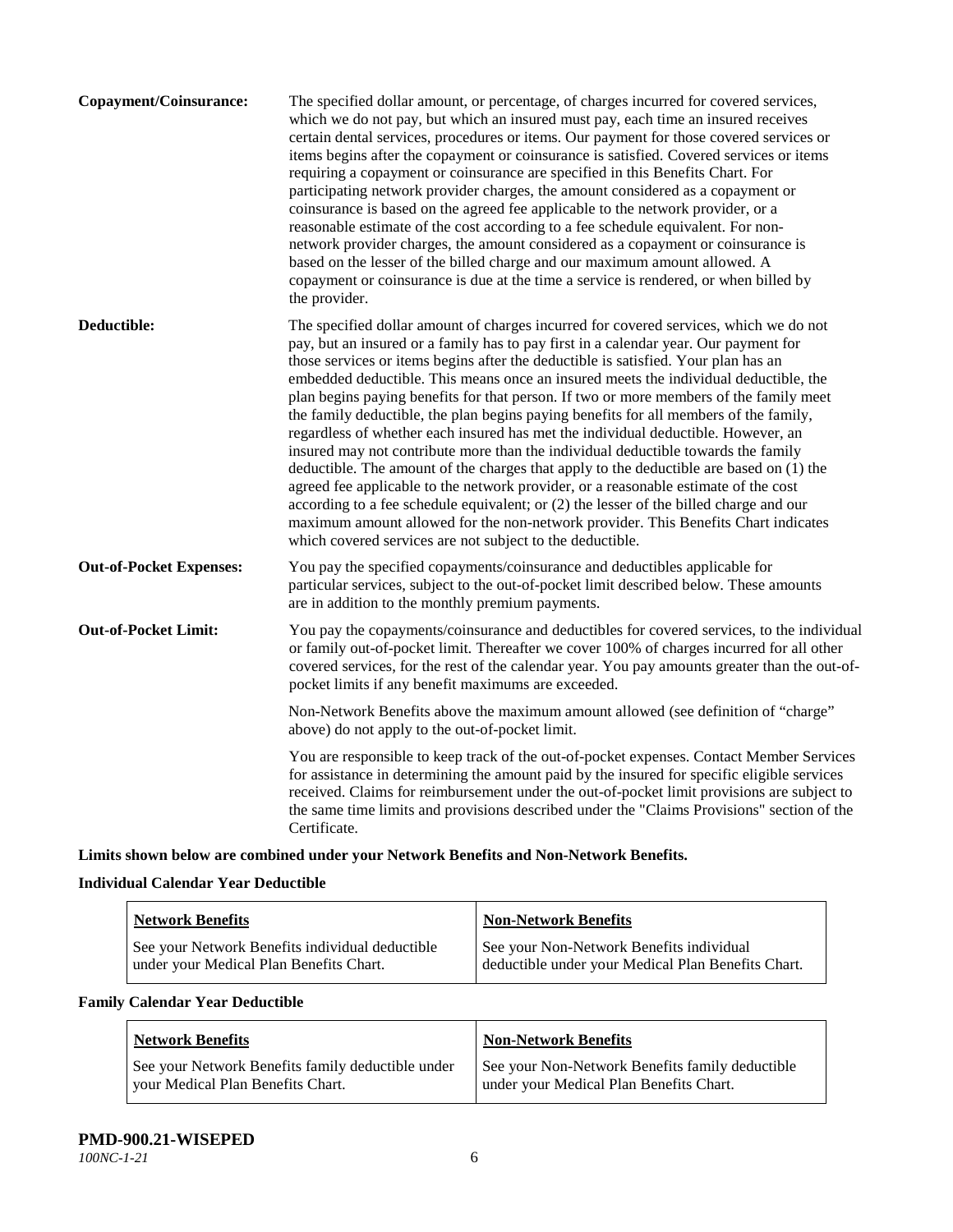| <b>Network Benefits</b>                       | <b>Non-Network Benefits</b>                |
|-----------------------------------------------|--------------------------------------------|
| See your Network Benefits individual out-of-  | See your Non-Network Benefits individual   |
| pocket limit under your Medical Plan Benefits | out-of-pocket limit under yourMedical Plan |
| Chart.                                        | Benefits Chart.                            |

# **Family Calendar Year Out-of-Pocket Limit**

| <b>Network Benefits</b>                      | <b>Non-Network Benefits</b>                  |
|----------------------------------------------|----------------------------------------------|
| See your Network Benefits family out-of-     | See your Non-Network Benefits family out-of- |
| pocket limit under yourMedical Plan Benefits | pocket limit under yourMedical Plan Benefits |
| Chart.                                       | Chart.                                       |

# **PREVENTIVE AND DIAGNOSTIC SERVICES**

# **Covered Services:**

We cover the following preventive and diagnostic services, with certain limitations which are listed below.

#### **Routine dental care examinations for new and existing patients**

| <b>Network Benefits</b>                             | <b>Non-Network Benefits</b>                        |
|-----------------------------------------------------|----------------------------------------------------|
| 100% of the charges incurred, limited to twice each | 50% of the charges incurred, limited to twice each |
| calendar year.                                      | calendar year.                                     |

## **Dental cleaning (prophylaxis or periodontal maintenance cleaning)**

| Network Benefits                                    | Non-Network Benefits                                |
|-----------------------------------------------------|-----------------------------------------------------|
| 100% of the charges incurred, limited to twice each | 150% of the charges incurred, limited to twice each |
| calendar year.                                      | calendar year.                                      |

## **Professionally applied topical fluoride (other than silver diamine fluoride)**

| <b>Network Benefits</b>                             | <b>Non-Network Benefits</b>                         |
|-----------------------------------------------------|-----------------------------------------------------|
| 100% of the charges incurred, limited to twice each | 150% of the charges incurred, limited to twice each |
| calendar year.                                      | calendar year.                                      |

#### **Silver diamine fluoride**

| <b>Network Benefits</b>                            | <b>Non-Network Benefits</b>                             |
|----------------------------------------------------|---------------------------------------------------------|
| 100% of the charges incurred, limited to twice per | 50% of the charges incurred, limited to twice per tooth |
| tooth each calendar year.                          | each calendar year.                                     |

## **Pit and Fissure sealant application and preventive resin restoration**

| Network Benefits                                                                                                               | <b>Non-Network Benefits</b>                                                                                                   |
|--------------------------------------------------------------------------------------------------------------------------------|-------------------------------------------------------------------------------------------------------------------------------|
| 100% of the charges incurred, limited to one<br>application per tooth per 36-month period, for<br>unrestored permanent molars. | 50% of the charges incurred, limited to one application<br>per tooth per 36-month period, for unrestored permanent<br>molars. |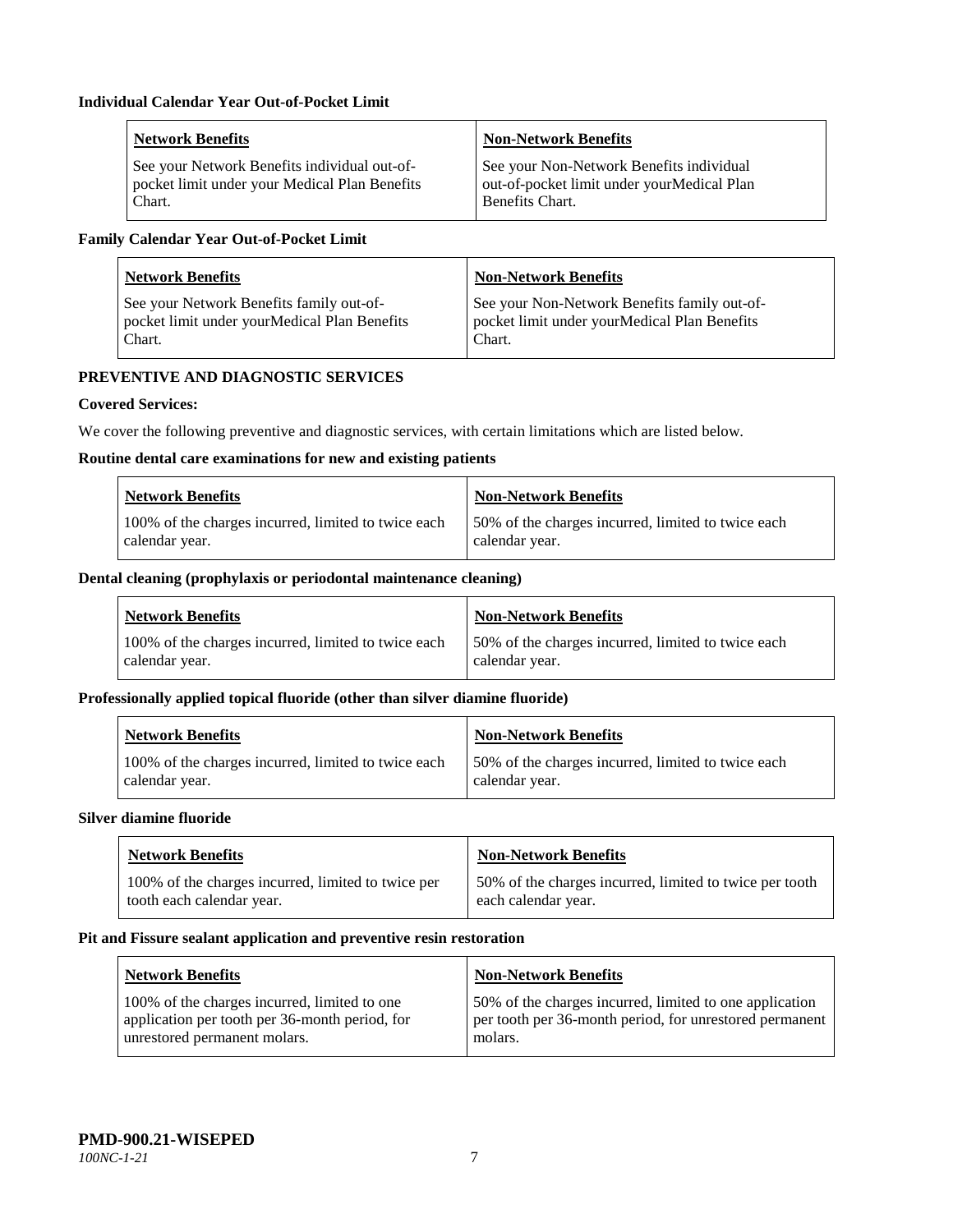#### **Bitewing x-rays**

| <b>Network Benefits</b>                             | Non-Network Benefits                               |
|-----------------------------------------------------|----------------------------------------------------|
| 100% of the charges incurred, limited to twice each | 50% of the charges incurred, limited to twice each |
| calendar year.                                      | calendar year.                                     |

#### **Full mouth or panoramic x-rays**

| <b>Network Benefits</b>                             | <b>Non-Network Benefits</b>                              |
|-----------------------------------------------------|----------------------------------------------------------|
| 100% of the charges incurred, limited to once every | 50% of the charges incurred, limited to once every sixty |
| sixty months.                                       | months.                                                  |

#### **Other x-rays, except as provided in connection with orthodontic diagnostic procedures and treatment**

| <b>Network Benefits</b>       | <b>Non-Network Benefits</b>  |
|-------------------------------|------------------------------|
| 100% of the charges incurred. | 50% of the charges incurred. |

#### **Space maintainers (fixed or removable appliances designed to prevent adjacent and opposing teeth from moving)**

| <b>Network Benefits</b>                              | Non-Network Benefits                                |
|------------------------------------------------------|-----------------------------------------------------|
| 100% of the charges incurred for lost primary teeth. | 50% of the charges incurred for lost primary teeth. |

#### **Evaluations that are not routine and periodic, including: problem-focused evaluations (either limited or detailed and extensive), periodontal evaluations, and evaluations for insureds under the age of 3 which include counseling with the primary caregiver**

| <b>Network Benefits</b>       | <b>Non-Network Benefits</b>  |
|-------------------------------|------------------------------|
| 100% of the charges incurred. | 50% of the charges incurred. |

#### **Screening or assessments of a patient**

| <b>Network Benefits</b>                                               | Non-Network Benefits                                                 |
|-----------------------------------------------------------------------|----------------------------------------------------------------------|
| 100% of the charges incurred, limited to twice each<br>calendar year. | 50% of the charges incurred, limited to twice each<br>calendar year. |

#### **Not Covered:**

- Diagnostic testing that is performed and billed as a separate procedure such as collection of microorganisms for culture, viral cultures, genetic testing for susceptibility or oral disease and caries susceptibility tests. This includes all oral pathology and laboratory testing charges.
- Additional charges for office visits that occur after regularly scheduled hours, office visits for observation, missed appointments or appointments cancelled on short notice.
- Cone beam CT capture and interpretation.
- Oral hygiene instruction.
- Removal of fixed space maintainers.
- Hospital, home and extended care facility visits by dental providers.
- Maxillofacial MRI, maxillofacial ultrasound and sialoendoscopy capture and interpretation.
- Post processing of image or image sets.
- Caries risk assessment and documentation.
- Charges for unspecified procedures.
- See "Services Not Covered" in item 3. of this Amendment.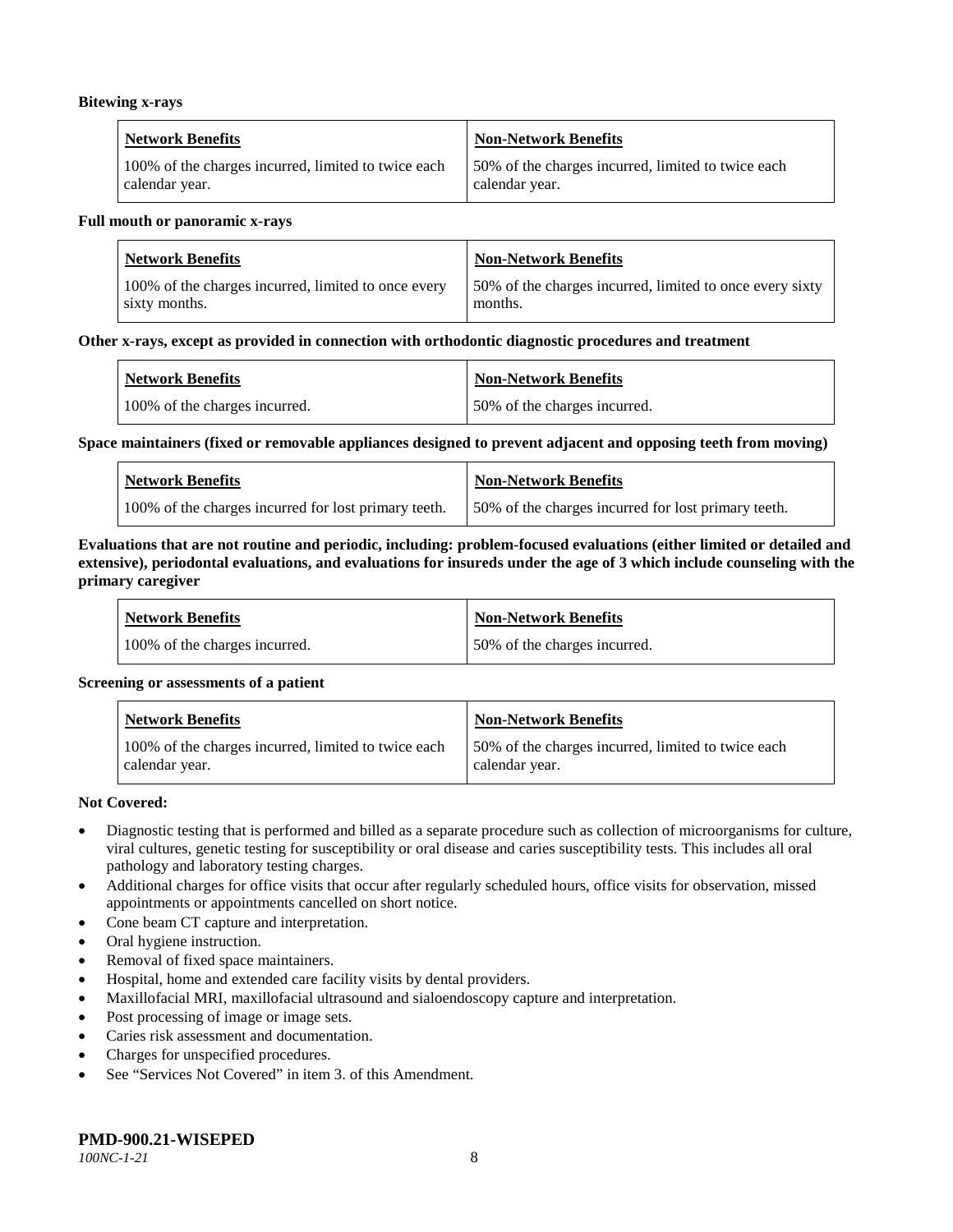#### **BASIC SERVICES**

#### **Covered Services:**

We cover the following services:

## *Basic I Services*

## **Consultations**

| <b>Network Benefits</b>       | Non-Network Benefits         |
|-------------------------------|------------------------------|
| 100% of the charges incurred. | 50% of the charges incurred. |

## **Emergency treatment for relief of pain**

| <b>Network Benefits</b>       | <b>Non-Network Benefits</b>  |
|-------------------------------|------------------------------|
| 100% of the charges incurred. | 50% of the charges incurred. |

**Regular restorative services (fillings) other than posterior composites. Restorations using customary restorative materials and stainless steel crowns are covered, when dentally necessary due to loss of tooth structure as a result of tooth decay or fracture.**

| <b>Network Benefits</b>       | <b>Non-Network Benefits</b>   |
|-------------------------------|-------------------------------|
| 100% of the charges incurred. | 150% of the charges incurred. |

**Regular restorative services (fillings)** - posterior composites (white fillings on bicuspids and molars). Restorations using customary restorative materials and preventive resin restorations are covered, when dentally necessary due to loss of tooth structure as a result of tooth decay or fracture.

| Network Benefits              | <b>Non-Network Benefits</b>  |
|-------------------------------|------------------------------|
| 100% of the charges incurred. | 50% of the charges incurred. |

**Oral Surgery** - non-surgical extraction for the restoration of dental function. General anesthesia or intravenous sedation is covered, when dentally necessary, when provided by the attending dentist in a dental office setting and required to perform a covered dental procedure.

| <b>Network Benefits</b>       | <b>Non-Network Benefits</b>  |
|-------------------------------|------------------------------|
| 100% of the charges incurred. | 50% of the charges incurred. |

#### **Periodontics (Gum Disease) - non-surgical treatment**

| Network Benefits                                                                             | <b>Non-Network Benefits</b>                                                                 |
|----------------------------------------------------------------------------------------------|---------------------------------------------------------------------------------------------|
| 100% of the charges incurred, limited to once every<br>24 months for non-surgical treatment. | 50% of the charges incurred, limited to once every<br>24 months for non-surgical treatment. |

#### **Endodontics I - Endodontic Pulp Therapy and Pulpotomy Services (other than pulpal regeneration)**

| <b>Network Benefits</b>       | <b>Non-Network Benefits</b>  |
|-------------------------------|------------------------------|
| 100% of the charges incurred. | 50% of the charges incurred. |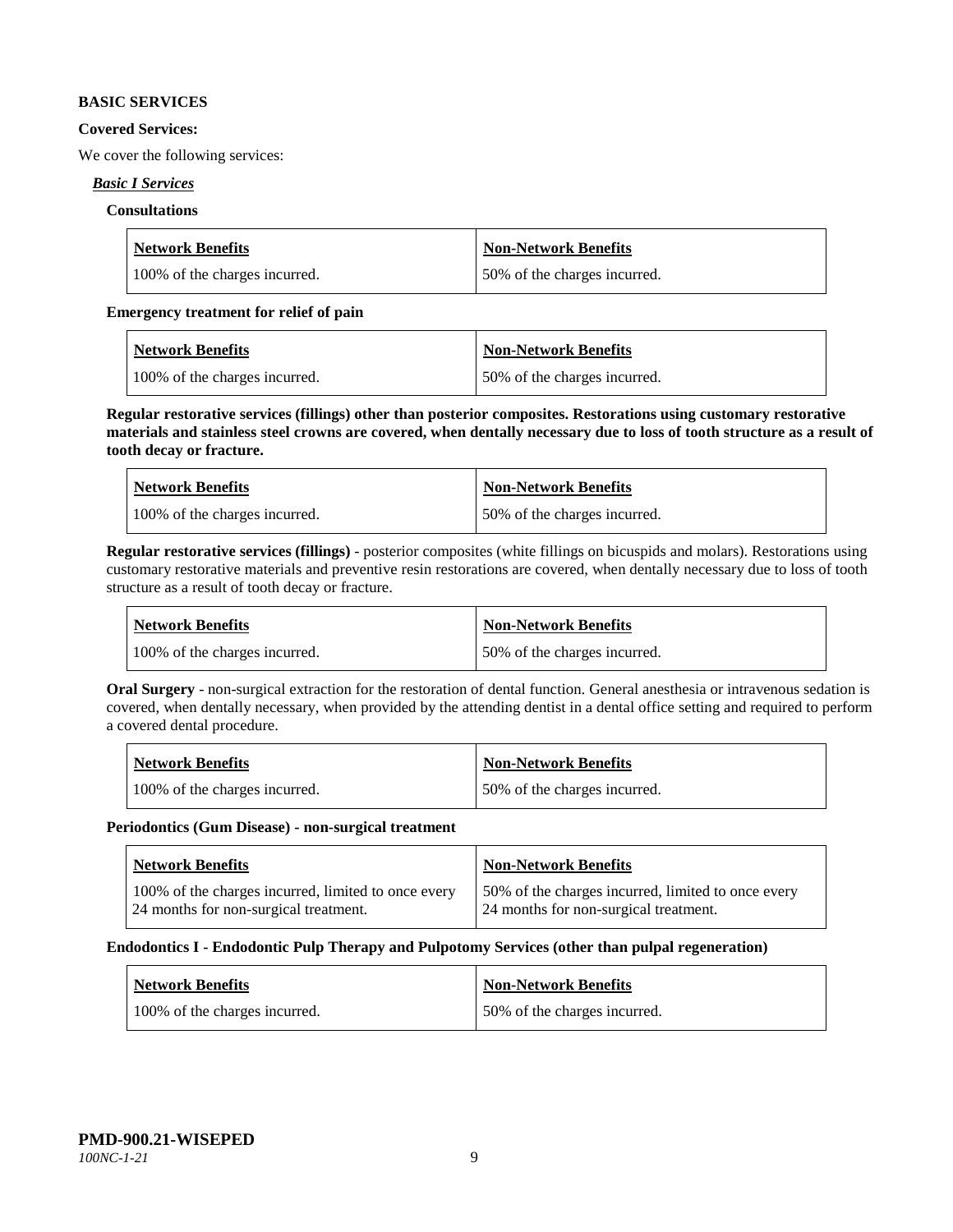#### **Endodontics II - All Other Endodontic Services (including pulpal regeneration)**

| <b>Network Benefits</b>       | <b>Non-Network Benefits</b>  |
|-------------------------------|------------------------------|
| 100% of the charges incurred. | 50% of the charges incurred. |

#### *Basic II Services*

**Oral Surgery** - other than non-surgical extraction for the restoration of dental function. Services include, but are not limited to, removal of impacted teeth, incision or drainage of abscesses and removal of exostosis. General anesthesia or intravenous sedation is covered, when dentally necessary, when provided by the attending dentist in a dental office setting and required to perform a covered dental procedure.

| Network Benefits              | Non-Network Benefits         |
|-------------------------------|------------------------------|
| 100% of the charges incurred. | 50% of the charges incurred. |

#### **Periodontics (Gum Disease) - surgical treatment**

| <b>Network Benefits</b>                                                                  | <b>Non-Network Benefits</b>                                                             |
|------------------------------------------------------------------------------------------|-----------------------------------------------------------------------------------------|
| 100% of the charges incurred, limited to once every<br>36 months for surgical treatment. | 50% of the charges incurred, limited to once every<br>36 months for surgical treatment. |

## **Limitations:**

• Collection and application of autologous blood concentrate product is limited to once every 36 months.

## **Not Covered:**

- Periodontal splinting.
- Orthognathic surgery (surgery to reposition the jaws).
- Harvest of bone for use in autogenous grafting procedure.
- Charges for surgical procedures for isolation of a tooth with a rubber dam.
- Non-intravenous conscious sedation, and drugs to treat anxiety or pain.
- Charges for endodontic endosseous implants.
- Charges for intentional reimplantation (including necessary splinting).
- Charges for canal preparation and fitting of preformed dowel or post.
- Charges for temporary crowns for fractured teeth.
- Charges for surgical placement of a temporary anchorage device.
- Charges for autogenous or nonautogenous osseous, osteoperiosteal or cartilage graft of the mandible or maxilla.
- Charges for anatomical crown exposure.
- Charges for the placement of a restorative foundation for an indirect restoration.
- Charges for periradicular services and bone grafts or other material used in conjunction with periradicular surgery.
- Charges for unspecified procedures.
- See "Services Not Covered" in item 3. of this Amendment.

# **SPECIAL SERVICES**

#### **Covered Services:**

We cover the following services:

**Special Restorative Care** – extraorally fabricated or cast restorations (crowns, inlays and onlays) are covered when teeth cannot be restored with customary restorative material and when dentally necessary due to the loss of tooth structure as a result of tooth decay or fracture. If a tooth can be restored with a customary restorative material, but an onlay, crown, jacket, indirect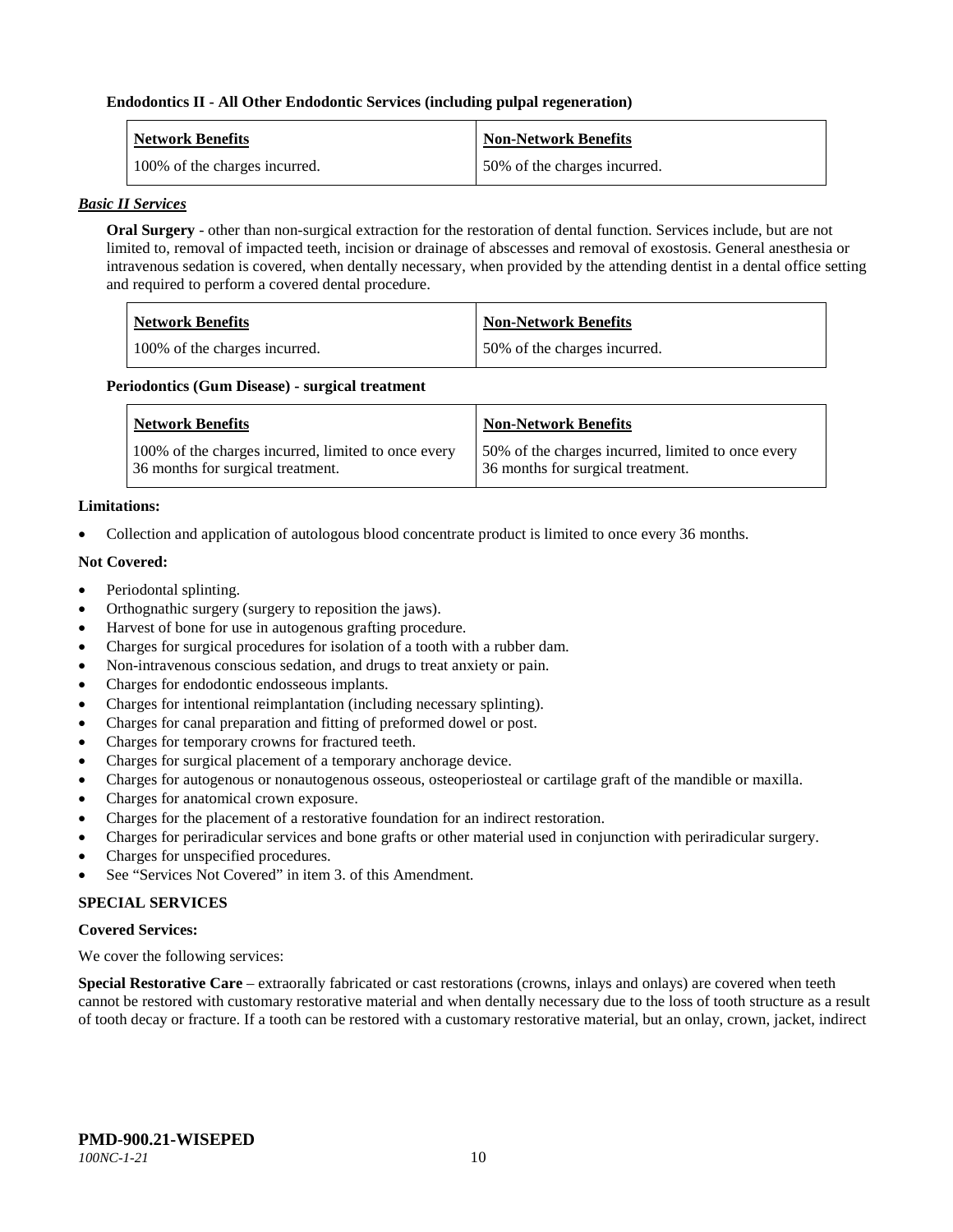composite or porcelain/ceramic restoration is selected, benefits will be calculated using the charge appropriate to the equivalent customary restorative material.

| <b>Network Benefits</b>       | <b>Non-Network Benefits</b>  |
|-------------------------------|------------------------------|
| 100% of the charges incurred. | 50% of the charges incurred. |

#### **Repair or recementing of crowns, inlays and onlays**

| <b>Network Benefits</b>       | <b>Non-Network Benefits</b>  |
|-------------------------------|------------------------------|
| 100% of the charges incurred. | 50% of the charges incurred. |

#### **Limitations:**

• Benefit for the replacement of a crown or onlay will be provided only after a five year period measured from the date on which the procedure was last provided, whether under this Amendment or not.

#### **Not Covered:**

- Gold foil restorations.
- Onlays, veneers or partial crowns fabricated from extraorally cured composite resin or porcelain
- Charges for unspecified procedures.
- See "Services Not Covered" in item 3, of this Amendment.

## **PROSTHETIC SERVICES**

#### **Covered Services:**

We cover the following services:

**Bridges** - initial installation of fixed bridgework to replace missing natural teeth, replacement of an existing fixed bridgework by a new bridgework, the addition of teeth to an existing bridgework, and repair or recementing of bridgework are covered. A given prosthetic appliance for the purpose of replacing an existing appliance will be provided when satisfactory evidence is presented that the new prosthetic appliance is required to replace one or more teeth extracted after the existing bridgework was installed.

| <b>Network Benefits</b>       | <b>Non-Network Benefits</b>  |
|-------------------------------|------------------------------|
| 100% of the charges incurred. | 50% of the charges incurred. |

**Dentures -** initial installation of full removable dentures to replace missing natural teeth and adjacent structures and adjustments during the six-month period following installation are covered. If a satisfactory result can be achieved through the utilization of standard procedures and materials but a personalized appliance is selected, or one which involves specialized techniques, the charges appropriate to the least costly appliance are covered. Replacement of an existing full removable denture by a new denture is covered. A given prosthetic appliance for the purpose of replacing an existing appliance will be provided when satisfactory evidence is presented that the new prosthetic appliance is required to replace one or more teeth extracted after the existing denture was installed. Repair of dentures, or relining or rebasing of dentures more than six months after installation of an initial or replacement denture are covered.

| <b>Network Benefits</b>       | <b>Non-Network Benefits</b>  |
|-------------------------------|------------------------------|
| 100% of the charges incurred. | 50% of the charges incurred. |

**Partial Dentures** - Surveyed crowns which are not restorative but which are dentally necessary to facilitate the placement of a removable partial denture are covered. Initial installation of partial removable dentures to replace missing natural teeth and adjacent structures and adjustments during the six-month period following installation are covered. If a satisfactory result can be achieved by a standard cast chrome or acrylic partial denture, but a more complicated design is selected, the charges appropriate to the least costly appliance are covered. Replacement of an existing partial denture by a new denture, or the addition of teeth to an existing partial removable denture is covered. A given prosthetic appliance for the purpose of replacing an existing appliance will be provided when satisfactory evidence is presented that the new prosthetic appliance is required to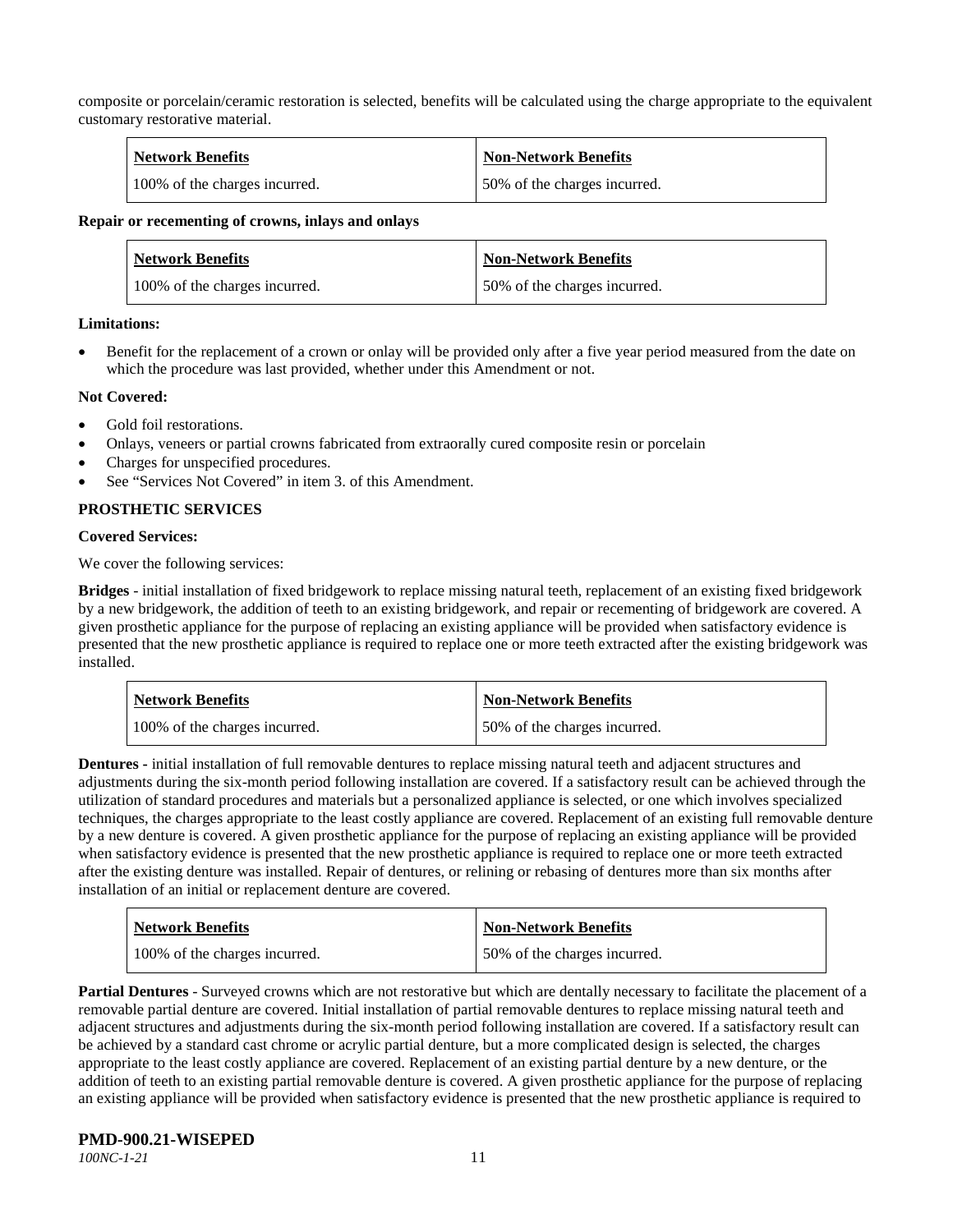replace one or more teeth extracted after the existing denture was installed. Repair of dentures, or relining or rebasing of dentures more than six months after installation of an initial or replacement denture are covered.

| <b>Network Benefits</b>       | Non-Network Benefits         |
|-------------------------------|------------------------------|
| 100% of the charges incurred. | 50% of the charges incurred. |

**Occlusal guards** – occlusal guards for the treatment of bruxism are covered, including repair and relining of occlusal guards.

| <b>Network Benefits</b>       | <b>Non-Network Benefits</b>  |
|-------------------------------|------------------------------|
| 100% of the charges incurred. | 50% of the charges incurred. |

#### **Tissue Conditioning**

| <b>Network Benefits</b>       | <b>Non-Network Benefits</b>  |
|-------------------------------|------------------------------|
| 100% of the charges incurred. | 50% of the charges incurred. |

#### **Limitations:**

- Benefit for replacement of a prosthetic appliance will be provided only (a) if the existing appliance cannot be made serviceable, and (b) after a 5 year period measured from the date on which it was installed, whether under this Amendment or not.
- Occlusal guards are limited to one every 12 months, for insureds age 13 or older.

#### **Not Covered:**

- Services for replacement of any missing, lost or stolen dental or implant-supported prosthesis.
- Services related to a prosthetic appliance which was installed or delivered more than 60 days after termination of coverage.
- Interim prostheses.
- Connector bars, stress breakers and precision attachments.
- Provisional pontics, crowns and retainer crowns.
- Copings.
- Charges for unspecified procedures.
- See "Services Not Covered" in item 3. of this Amendment.

#### **DENTAL IMPLANT SERVICES**

#### **Covered Services:**

We cover, **if dentally necessary**:

- the surgical placement of an implant body to replace missing natural teeth;
- removal and replacement of an implant body that is not serviceable and cannot be repaired after a period of at least five years from the date that the implant body was initially placed;
- initial installation of implant-supported prosthesis (crowns, bridgework and dentures) to replace missing teeth;
- replacement of an existing implant-supported prosthesis by a new implant-supported prosthesis, or the addition of teeth to an existing implant-supported prosthesis. We will replace an existing implant-supported prosthesis when satisfactory evidence is presented that (a) the new implant-supported prosthesis is required to replace one or more teeth extracted after the existing implant-supported prosthesis was installed, or (b) the existing implant-supported prosthesis cannot be made serviceable;
- repair of implant-supported prosthesis;
- other related implant services.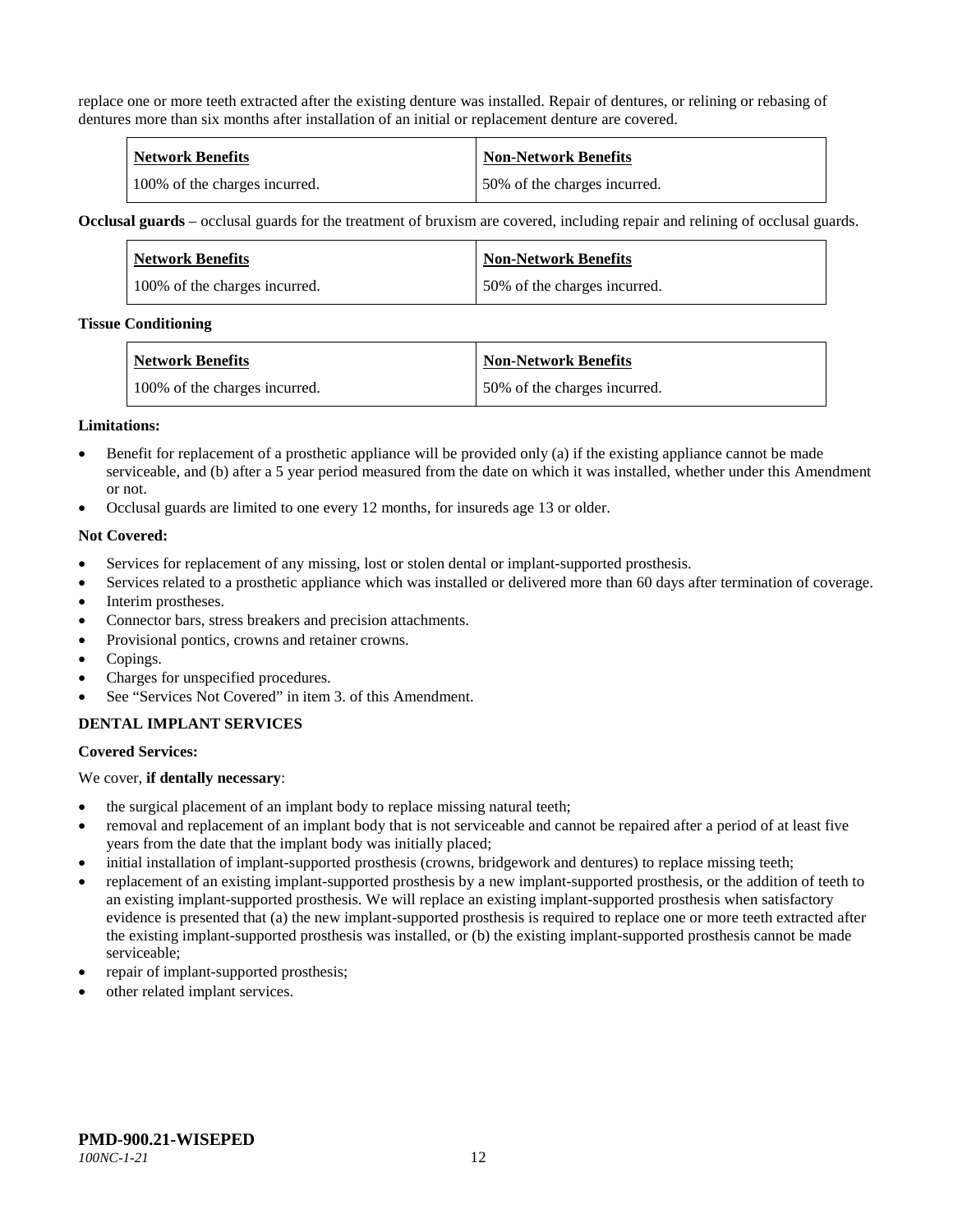**Decisions about dental necessity are made by HealthPartners Insurance Company**'**s dental directors, or their designees. If the dental directors or their designees determine that a tooth or an arch can be restored with a standard prosthesis or restoration, no benefits will be allowed for the individual implant or implant procedure. For the second phase of treatment (the prosthodontics phase of placing the implant crown, bridge, denture or partial denture), we will base benefits on the least costly, professionally acceptable alternative treatment.**

| <b>Network Benefits</b>       | <b>Non-Network Benefits</b>  |
|-------------------------------|------------------------------|
| 100% of the charges incurred. | 50% of the charges incurred. |

#### **Limitations:**

- Benefit for replacement of an existing implant-supported prosthesis that cannot be made serviceable will be provided only after a five year period measured from the date that the implant-supported prosthesis was initially placed, whether under this Amendment or not.
- Endosteal implants, surgical placement of an interim implant body, eposteal implants, transolsteal implants (including hardware), implant-supported complete or partial dentures, connecting bars, abutments, implant-supported crowns, and abutment supported retainers are limited to once every 5 years.
- Radiographic/surgical implant indexing is limited to once every 5 years.

## **Not Covered:**

- Charges for interim abutments or custom abutments, including placement.
- Charges for unspecified procedures.
- See "Services Not Covered" in item 3. of this Amendment.

# **EMERGENCY DENTAL CARE SERVICES**

#### **Covered Services:**

We cover emergency dental care provided by network or non-network providers to the same extent as eligible dental services specified above and subject to the same deductibles, percentages and maximums.

| <b>Network Benefits</b>                                                                                                                                                             | <b>Non-Network Benefits</b>                                                       |
|-------------------------------------------------------------------------------------------------------------------------------------------------------------------------------------|-----------------------------------------------------------------------------------|
| Coverage level is the same as corresponding Network   Coverage level is the same as corresponding Non-<br>Benefits, depending on the type of service provided,<br>such as fillings. | Network Benefits, depending on the type of service<br>provided, such as fillings. |

#### **Not Covered:**

See "Services Not Covered" in item 3. of this Amendment.

# **CLEFT LIP AND CLEFT PALATE SERVICES**

#### **Covered Services For Dependent Children:**

We cover dental services for treatment of cleft lip and cleft palate. Orthodontic treatment of cleft lip and cleft palate will be covered only if it meets the Covered Services criteria under "Orthodontic Services" below.

| <b>Network Benefits</b>                                                                                                                                                                                                                               | <b>Non-Network Benefits</b>                                                                                                                         |
|-------------------------------------------------------------------------------------------------------------------------------------------------------------------------------------------------------------------------------------------------------|-----------------------------------------------------------------------------------------------------------------------------------------------------|
| Coverage level is the same as corresponding Network   Coverage level is the same as corresponding Non-<br>Benefits, depending on the type of service provided,<br>such as Basic Services, Special Services or<br>Orthodontic Services, if applicable. | Network Benefits, depending on the type of service<br>provided, such as Basic Services, Special Services or<br>Orthodontic Services, if applicable. |

#### **Limitations:**

• To the extent that these services are covered under the medical services, they are not covered as Pediatric Dental services.